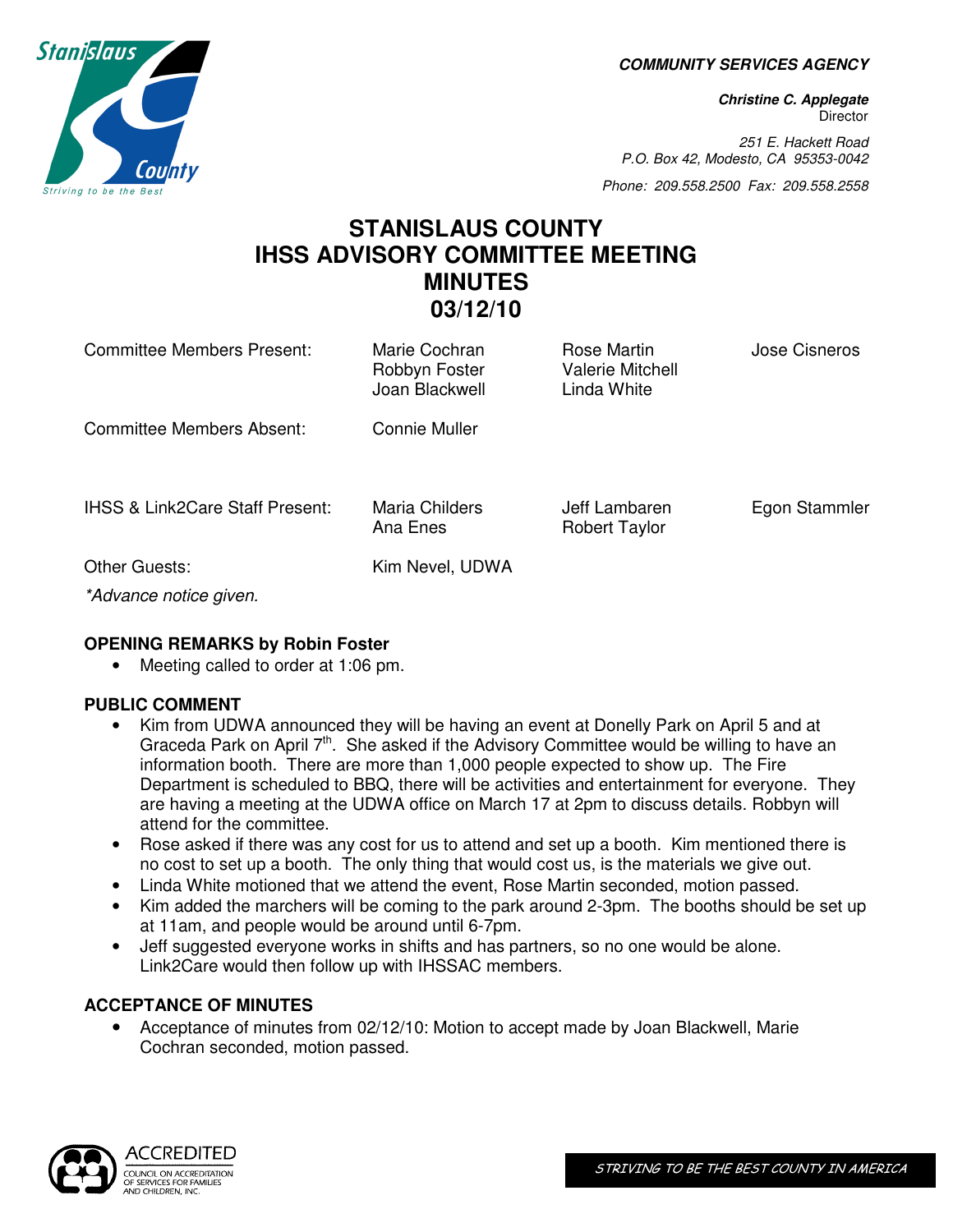# **PUBLIC AUTHORITY**

- Due to the Budget, Link2Care will be moving to the CSA building on Hackett Rd. The move will happen sometime at the end of June.
- As discussed before, all future IHSS Advisory Committee meetings can be held at County Center III or CSA. That is something that can be discussed at a future meeting.
- Jeff announced we would be losing two staff members at Link2Care this year. Jennifer will be leaving on maternity leave, and Doreen will be retiring.
- The IHSS Advisory Committee survey has been mailed out and we have received all of the responses we need. The consultant has all of the surveys and is tabulating the results. We should have more information in April.
- Jeff went over the status of the lawsuits currently in place. Beckwith/Ellis vs. Wagner lawsuit regarding any person convicted of a felony or serious misdemeanor is ineligible to be an IHSS Provider. On February 9, 2010, there was an order confirming the state isn't allowed to disqualify individuals for having any felony conviction, just in the meantime, IHSS will continue to screen for the specified crimes which has been the practice since the original temporary restraining order was issued.
- V.L vs. Wagner, which states Recipients of IHSS need to have a Functional Index (FI) Score of at least 2.00 before services could be authorized. In addition, domestic and related services be authorized for only those with a FI of at least 4 in that area. The state filed the motion to appeal on November 18, 2009. The State filed their Opening Brief on December 29<sup>th</sup>, 2009 and the answering brief is due March 16, 2010 until the state is prevented from taking any action.
- Yang/Martinez vs. Schwarzenegger, reduction in Provider wages/benefits. On March 3, 2010, the court upheld the lower court's injunction. The court held that the injunction was appropriate due to the irreparable harm that IHSS Providers would suffer under the ruling. The state is working on filing a petition with the United States Supreme Court.
- Northern California ADAPT vs. CDSS, share of cost buyout program. Plaintiffs argue that Recipients weren't given proper notice of the termination of the program. On November 30, 2009, the court denied plaintiffs' request for preliminary injunction.
- Putz vs. Schwarzenegger, Public Authority Administrative Funding Reduction. Plaintiffs argue the cuts violate the American with Disabilities Act, and that it violates part of the California Constitution. A hearing on the preliminary injunction is scheduled for April 8, 2010.

# **LEGISLATION**

- AB 1763 Providers who pass a background check in one county would get a certificate that could be used for clearance in all counties.
- AB 1801 CDSS would convene a stakeholder group to explore funding sources, review quality data, and make recommendations toward improving IHSS.
- AB 1875 This bill would make technical, nonsubstantive changes to an IHSS program provision. This is a spot bill.
- AB 1924 Would delete the limitation on a county's authority to investigate fraud in connection with the provision or receipt of supportive services to overpayments of \$500 or less.
- AB 2073 Would establish adult day health care services as a Medi-Cal benefit for Medi-Cal beneficiaries who meet certain criteria.
- AB 2204 Would require the department to take into account the state's ethnic, geographic, and socioeconomic diversity and to use best efforts to include groups that reflect the interests of the state's diverse population.
- AB 2274 Would allow a person receiving services authorized by a specified waiver to select any qualified person to provide care.
- AB 2374 Sets new commencement date for the voluntary five-county pilot currently in statute, and lifts the requirement that only the severely impaired consumers may participate.
- AB 2389 This bill would make technical, nonsubstantive changes to an IHSS program provision. This is a spot bill